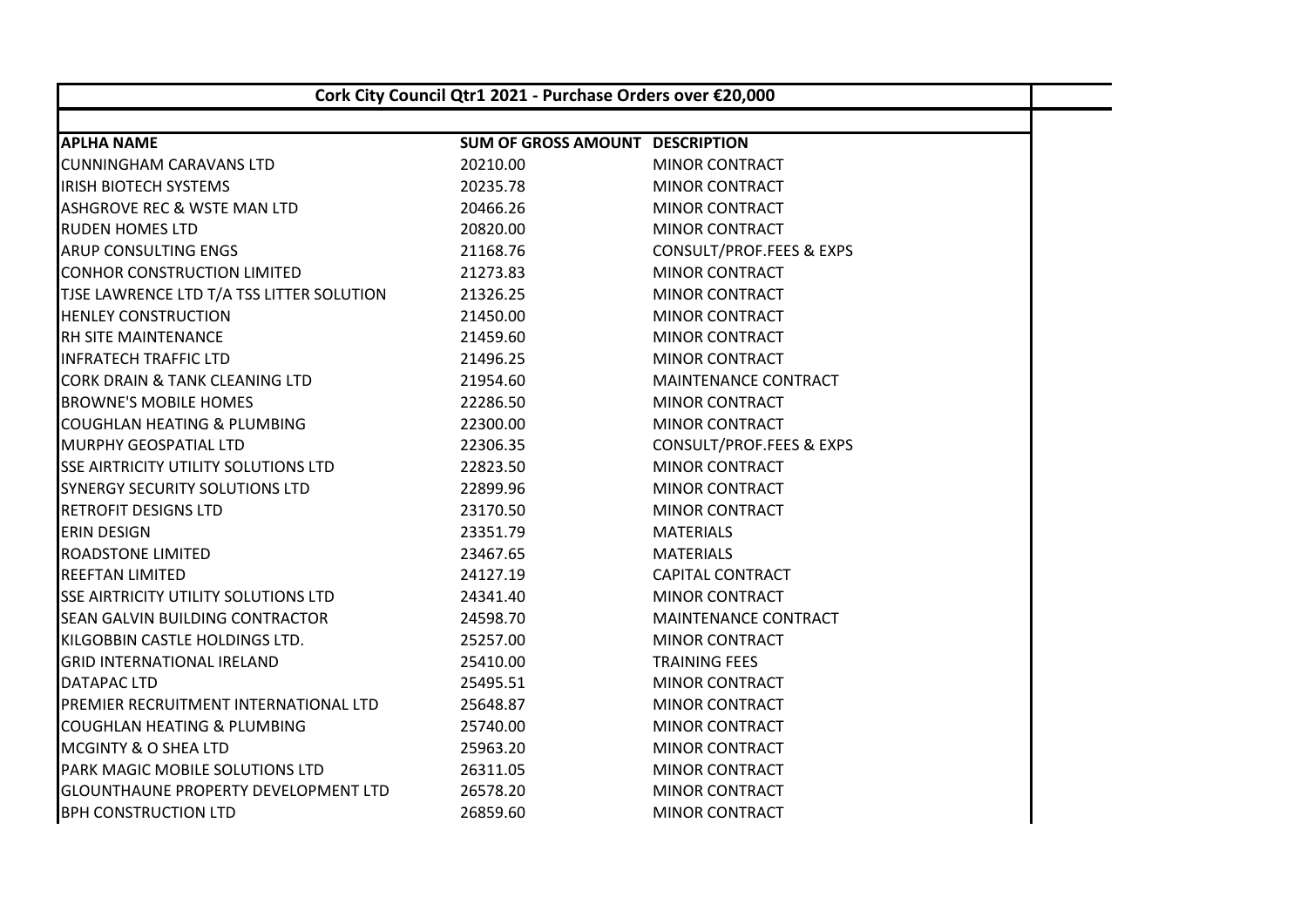| <b>RPS CONSULTING ENGINEERS</b>             | 26971.66 | <b>CONSULT/PROF.FEES &amp; EXPS</b>   |
|---------------------------------------------|----------|---------------------------------------|
| RPS CONSULTING ENGINEERS                    | 26971.66 | CONSULT/PROF.FEES & EXPS              |
| <b>RPS CONSULTING ENGINEERS</b>             | 26971.66 | CONSULT/PROF.FEES & EXPS              |
| SYNERGY SECURITY SOLUTIONS LTD              | 27225.00 | <b>MINOR CONTRACT</b>                 |
| <b>GLOUNTHAUNE PROPERTY DEVELOPMENT LTD</b> | 27447.29 | <b>MINOR CONTRACT</b>                 |
| <b>COUGHLAN HEATING &amp; PLUMBING</b>      | 28200.00 | MINOR CONTRACT                        |
| HOLDEN PLANT RENTALS LTD                    | 28528.29 | <b>VEHICLE FLEET HIRE &amp; MAINT</b> |
| <b>HOLDEN PLANT RENTALS LTD</b>             | 28528.29 | <b>VEHICLE FLEET HIRE &amp; MAINT</b> |
| <b>HOLDEN PLANT RENTALS LTD</b>             | 28528.29 | <b>VEHICLE FLEET HIRE &amp; MAINT</b> |
| PETROGAS GROUP LIMITED                      | 29351.12 | <b>FUEL</b>                           |
| <b>WALKER VEHICLE RENTALS LTD</b>           | 29515.21 | VEHICLE FLEET HIRE & MAINT            |
| <b>WALKER VEHICLE RENTALS LTD</b>           | 29515.21 | <b>VEHICLE FLEET HIRE &amp; MAINT</b> |
| <b>WALKER VEHICLE RENTALS LTD</b>           | 29515.21 | <b>VEHICLE FLEET HIRE &amp; MAINT</b> |
| J D BUCKLEY CONSTRUCTION LTD T/A BUCKLEY    | 29730.50 | <b>MINOR CONTRACT</b>                 |
| ARUP CONSULTING ENGS                        | 29780.82 | CONSULT/PROF.FEES & EXPS              |
| STAFFLINE RECRUITMENT                       | 29862.80 | <b>INTERVIEW EXPENSES</b>             |
| <b>COUGHLAN HEATING &amp; PLUMBING</b>      | 29900.00 | <b>MINOR CONTRACT</b>                 |
| NICHOLAS O DWYER LTD                        | 29981.25 | <b>CONSULT/PROF.FEES &amp; EXPS</b>   |
| IRISH INTERNATIONAL TRADING LTD             | 30274.75 | <b>MATERIALS</b>                      |
| <b>COUGHLAN HEATING &amp; PLUMBING</b>      | 30285.00 | <b>MINOR CONTRACT</b>                 |
| <b>HEALTHMATIC LIMITED</b>                  | 30509.27 | MAINTENANCE CONTRACT                  |
| GLOUNTHAUNE PROPERTY DEVELOPMENT LTD        | 31094.44 | <b>MINOR CONTRACT</b>                 |
| PETROGAS GROUP LIMITED                      | 31540.16 | <b>FUEL</b>                           |
| <b>HBS CONSTRUCTION LTD</b>                 | 31610.70 | <b>MINOR CONTRACT</b>                 |
| DEERMOUNT CONSTRUCTION LIMITED              | 34195.50 | <b>MINOR CONTRACT</b>                 |
| <b>ARUP CONSULTING ENGS</b>                 | 34566.67 | CONSULT/PROF.FEES & EXPS              |
| PETROGAS GROUP LIMITED                      | 35364.43 | <b>FUEL</b>                           |
| <b>HOUSING AGENCY</b>                       | 35491.03 | CONSULT/PROF.FEES & EXPS              |
| <b>AN POST</b>                              | 36000.00 | <b>POSTAGE</b>                        |
| <b>HOLDEN PLANT RENTALS LTD</b>             | 37048.57 | <b>VEHICLE FLEET HIRE &amp; MAINT</b> |
| HOLDEN PLANT RENTALS LTD                    | 37048.57 | <b>VEHICLE FLEET HIRE &amp; MAINT</b> |
| <b>HOLDEN PLANT RENTALS LTD</b>             | 37284.52 | <b>VEHICLE FLEET HIRE &amp; MAINT</b> |
| <b>BPH CONSTRUCTION LTD</b>                 | 37351.80 | <b>MINOR CONTRACT</b>                 |
| <b>CANMONT LTD</b>                          | 37500.00 | <b>RENT</b>                           |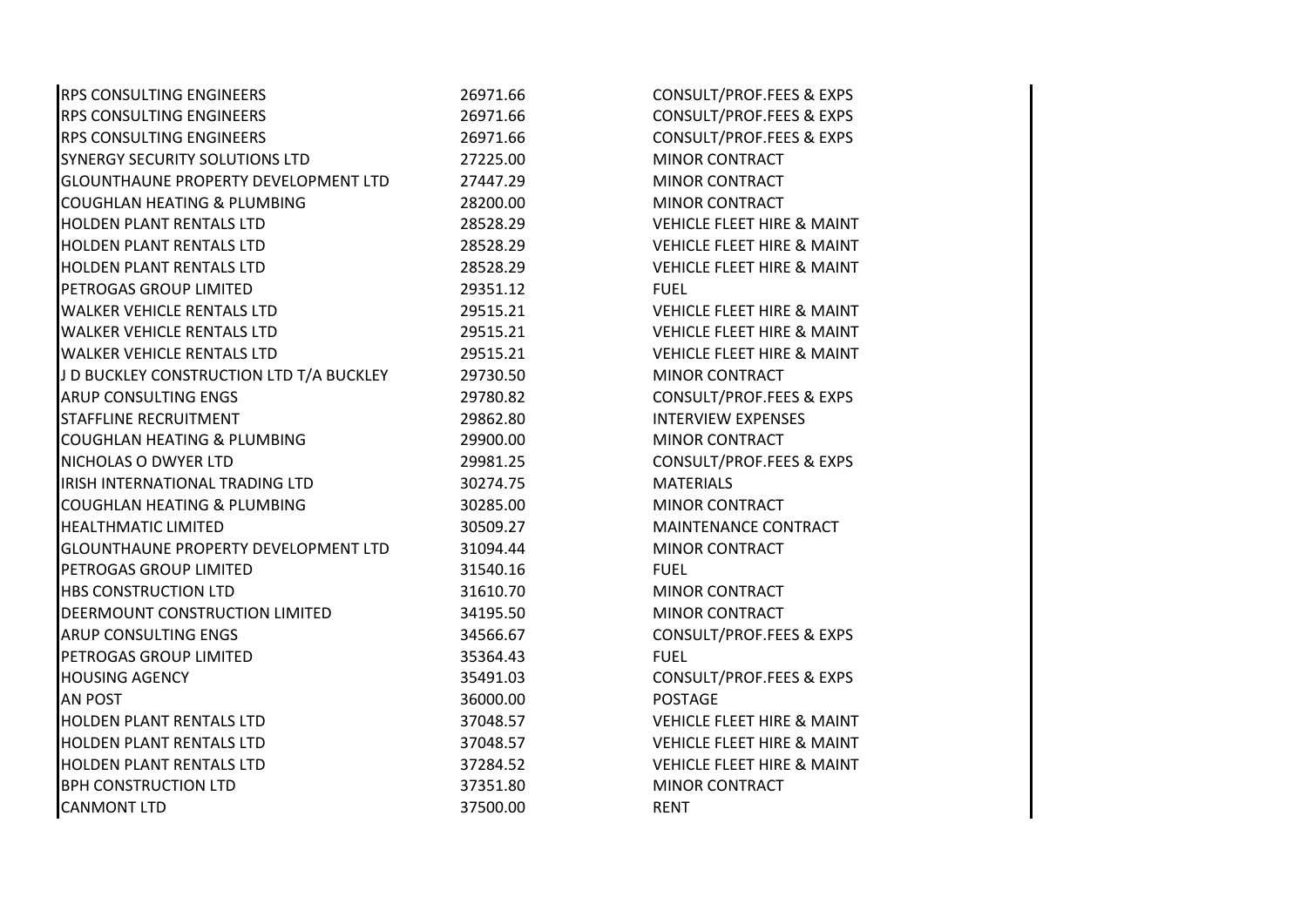| SYNERGY SECURITY SOLUTIONS LTD              | 37799.04 | <b>MINOR CONTRACT</b>                 |  |
|---------------------------------------------|----------|---------------------------------------|--|
| SYNERGY SECURITY SOLUTIONS LTD              | 39253.62 | <b>MINOR CONTRACT</b>                 |  |
| DONAL MURRAY LTD                            | 39812.85 | <b>MINOR CONTRACT</b>                 |  |
| <b>FEHILY TIMONEY &amp; CO</b>              | 41079.98 | <b>CONSULT/PROF.FEES &amp; EXPS</b>   |  |
| ARUP CONSULTING ENGS                        | 41331.18 | CONSULT/PROF.FEES & EXPS              |  |
| <b>HENLEY CONSTRUCTION</b>                  | 41500.00 | <b>MINOR CONTRACT</b>                 |  |
| <b>GLOUNTHAUNE PROPERTY DEVELOPMENT LTD</b> | 41504.33 | <b>MINOR CONTRACT</b>                 |  |
| <b>RETROFIT DESIGNS LTD</b>                 | 42296.29 | MAINTENANCE CONTRACT                  |  |
| <b>ARUP CONSULTING ENGS</b>                 | 42337.51 | CONSULT/PROF.FEES & EXPS              |  |
| <b>COUGHLAN HEATING &amp; PLUMBING</b>      | 42700.00 | <b>MINOR CONTRACT</b>                 |  |
| GLOUNTHAUNE PROPERTY DEVELOPMENT LTD        | 42866.00 | MINOR CONTRACT                        |  |
| <b>MARINA WINDOWS LTD</b>                   | 43795.15 | MAINTENANCE CONTRACT                  |  |
| <b>HWBC CHARTERED SURVEYORS</b>             | 44165.00 | <b>RENT</b>                           |  |
| DEERMOUNT CONSTRUCTION LIMITED              | 44570.70 | <b>MINOR CONTRACT</b>                 |  |
| BRIAN + CAL HEALY AND KARL DUNNY            | 45500.00 | <b>RENT</b>                           |  |
| <b>KEARY MOTORS LTD</b>                     | 45560.00 | <b>VEHICLE FLEET HIRE &amp; MAINT</b> |  |
| <b>KEARY MOTORS LTD</b>                     | 45560.00 | <b>VEHICLE FLEET HIRE &amp; MAINT</b> |  |
| <b>KEARY MOTORS LTD</b>                     | 45560.00 | <b>VEHICLE FLEET HIRE &amp; MAINT</b> |  |
| <b>ARUP CONSULTING ENGS</b>                 | 45980.00 | CONSULT/PROF.FEES & EXPS              |  |
| <b>HENLEY CONSTRUCTION</b>                  | 46730.00 | <b>MINOR CONTRACT</b>                 |  |
| <b>MARINA WINDOWS LTD</b>                   | 46943.84 | MAINTENANCE CONTRACT                  |  |
| <b>HBS CONSTRUCTION LTD</b>                 | 47153.70 | <b>MINOR CONTRACT</b>                 |  |
| <b>WALKER VEHICLE RENTALS LTD</b>           | 49909.24 | <b>VEHICLE FLEET HIRE &amp; MAINT</b> |  |
| <b>WALKER VEHICLE RENTALS LTD</b>           | 49909.24 | <b>VEHICLE FLEET HIRE &amp; MAINT</b> |  |
| <b>WALKER VEHICLE RENTALS LTD</b>           | 49909.24 | <b>VEHICLE FLEET HIRE &amp; MAINT</b> |  |
| <b>CUNNINGHAM CARAVANS LTD</b>              | 50170.00 | <b>MINOR CONTRACT</b>                 |  |
| <b>CLIFFRUN MEDIA LTD</b>                   | 53880.00 | NON CAP EQUIP PURCHASE                |  |
| <b>ARUP CONSULTING ENGS</b>                 | 55660.00 | CONSULT/PROF.FEES & EXPS              |  |
| <b>INFRATECH TRAFFIC LTD</b>                | 62992.40 | <b>MINOR CONTRACT</b>                 |  |
| DOMESTIC GAS HEATING SYSTEMS LTD            | 65348.00 | MAINTENANCE CONTRACT                  |  |
| <b>CORK BUILDERS PROVIDERS</b>              | 65709.73 | <b>MATERIALS</b>                      |  |
| <b>SSE AIRTRICITY UTILITY SOLUTIONS LTD</b> | 65899.28 | <b>MINOR CONTRACT</b>                 |  |
| <b>SSE AIRTRICITY UTILITY SOLUTIONS LTD</b> | 66690.00 | <b>MINOR CONTRACT</b>                 |  |
| <b>DONAL MURRAY LTD</b>                     | 68760.09 | MAINTENANCE CONTRACT                  |  |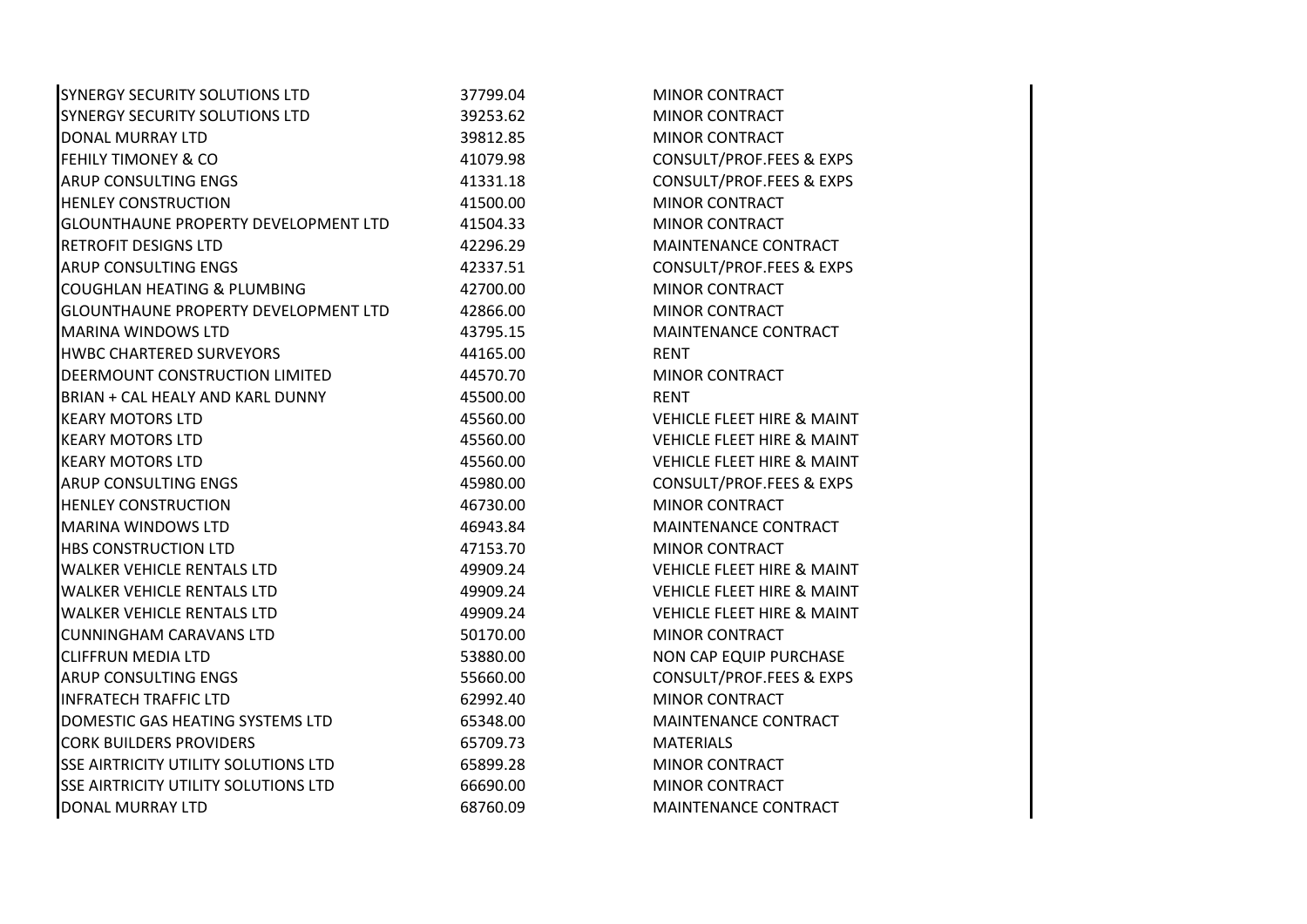| <b>COUGHLAN HEATING &amp; PLUMBING</b>      | 68990.00  | MINOR CONTRACT           |
|---------------------------------------------|-----------|--------------------------|
| <b>SEAN AHERN LTD</b>                       | 69996.00  | <b>MINOR CONTRACT</b>    |
| HG CONSTRUCTION (IRELAND) LTD               | 70020.00  | <b>MINOR CONTRACT</b>    |
| PUNCH CONSULTING ENGINEERS                  | 70361.50  | CONSULT/PROF.FEES & EXPS |
| DONAL MURRAY LTD                            | 80093.77  | MAINTENANCE CONTRACT     |
| <b>COUGHLAN HEATING &amp; PLUMBING</b>      | 82988.50  | <b>MINOR CONTRACT</b>    |
| <b>BPH CONSTRUCTION LTD</b>                 | 96179.25  | <b>MINOR CONTRACT</b>    |
| KILLAREE LIGHTING SERVICES                  | 108148.06 | <b>MINOR CONTRACT</b>    |
| <b>CUMNOR CONSTRUCTION LTD</b>              | 111246.99 | <b>MINOR CONTRACT</b>    |
| <b>P&amp;T COMPLETE RENOVATIONS</b>         | 111668.00 | MAINTENANCE CONTRACT     |
| <b>COFFEY CONSTRUCTION LTD</b>              | 121200.26 | <b>MINOR CONTRACT</b>    |
| <b>SSE AIRTRICITY UTILITY SOLUTIONS LTD</b> | 129423.41 | <b>MINOR CONTRACT</b>    |
| <b>CUMNOR CONSTRUCTION LTD</b>              | 133200.00 | <b>CAPITAL CONTRACT</b>  |
| DEERMOUNT CONSTRUCTION LIMITED              | 139691.80 | <b>MINOR CONTRACT</b>    |
| <b>MCGINTY &amp; O SHEA LTD</b>             | 142592.10 | <b>MINOR CONTRACT</b>    |
| PFH TECHNOLOGY GROUP                        | 142989.33 | NON CAP EQUIP PURCHASE   |
| O KELLY BROS CIVIL ENGINEERING LTD          | 154450.00 | CONSULT/PROF.FEES & EXPS |
| <b>MICHAEL KELLEHER</b>                     | 215271.92 | <b>MINOR CONTRACT</b>    |
| <b>RETROFIT DESIGNS LTD</b>                 | 215763.09 | MINOR CONTRACT           |
| <b>MCGINTY &amp; O SHEA LTD</b>             | 236850.34 | <b>CAPITAL CONTRACT</b>  |
| <b>TERRY REA</b>                            | 290853.70 | MINOR CONTRACT           |
| <b>ENVIROBEAD LTD</b>                       | 353813.43 | <b>MINOR CONTRACT</b>    |
| <b>CAHALANE BROS LTD</b>                    | 390099.56 | <b>CAPITAL CONTRACT</b>  |
| <b>WARD &amp; BURKE CONSTRUCTION LTD</b>    | 445409.20 | <b>CAPITAL CONTRACT</b>  |
| <b>CUMNOR CONSTRUCTION LTD</b>              | 533461.10 | <b>CAPITAL CONTRACT</b>  |
| <b>MURNANE &amp; O SHEA LTD</b>             | 769782.90 | <b>CAPITAL CONTRACT</b>  |
| SORENSEN CIVIL ENGINEERING LTD              | 977010.04 | MAINTENANCE CONTRACT     |

Please Note:

i. Purchase Orders are inclusive of VAT where appropriate.

ii. Payments to Suppliers are net of Witholding Tax where applicable

iii. Penalty Interest may be added at point of payment for late payments over 30 days (or whatever is agreed with the supplier)

which will increase the payment. In addition, if the penalty interest amount calculated goes over €125 it is then subject to DIRT.

iv. The report includes payments for goods, services or works and does not include grants-in-aid, reimbursements, property purchases etc.